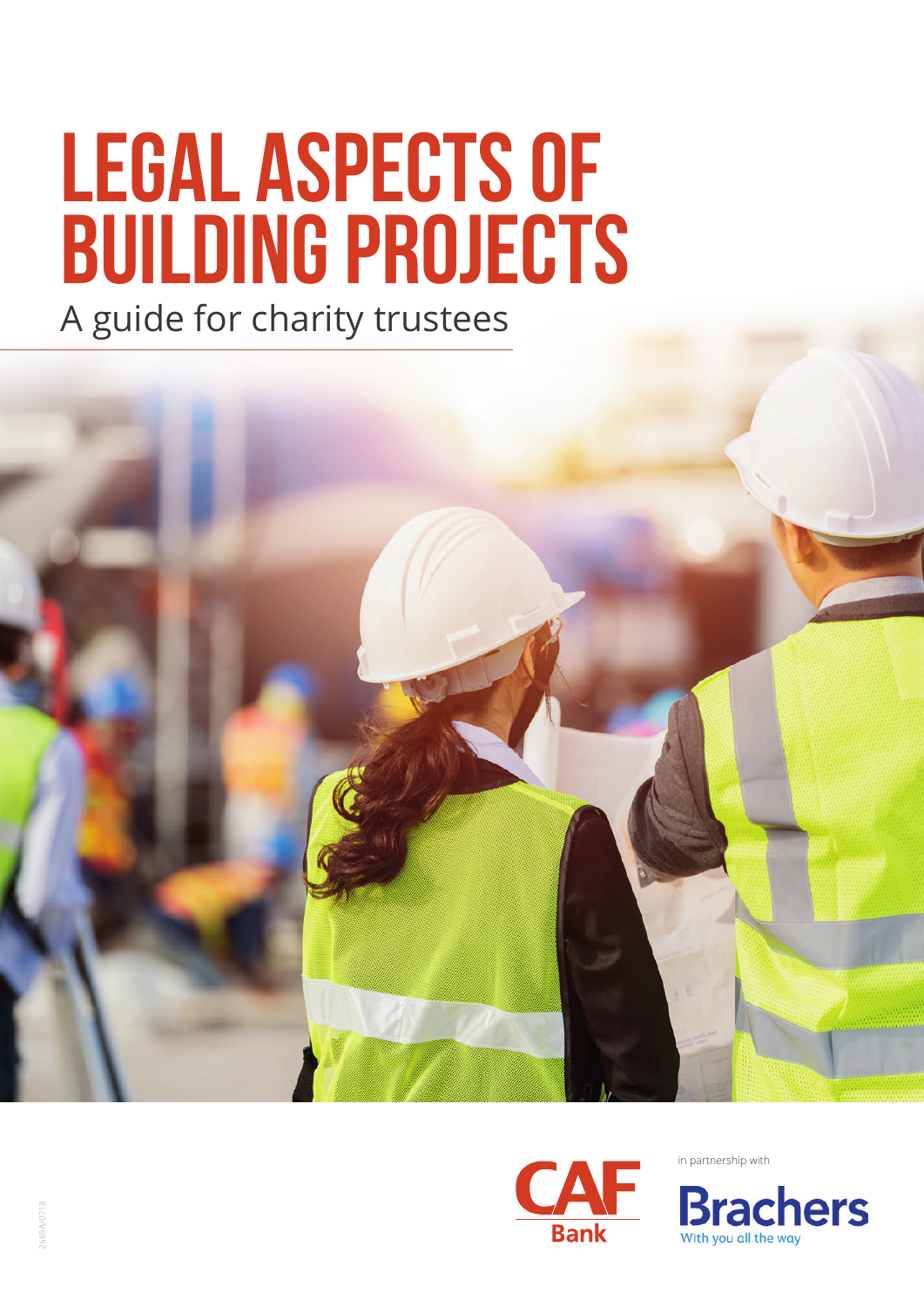## Introduction

A substantial new build or property renovation is one of the biggest projects many charities will enter into. These projects offer the chance to expand services, to ensure a strong future and to put beneficiaries at the heart of an organisation. However, they also come with a number of decisions to be made and risks to be guarded against. As trustees, it is important that you understand how these might impact you and your organisation.

## The role of the funder

For many charities, a bank loan or other repayable finance will be an important part of getting your new building completed. Your funder will have requirements to be met during the build phase. These will vary depending on the details of your proposition. Keep in mind that the funder's aim is the same as yours – to see the building successfully completed with no defects in the design and construction.

## Procuring building works

There are two main ways to procure building works:

## 1 Traditional procurement

The 'traditional' procurement route remains the most commonly used method of procuring small building works.

You will need to appoint an architect and a structural engineer to provide the design. You will also need to engage a main contractor to carry out the construction.

All these parties will owe a duty of care to you under their respective contracts. You should ensure that you have the right people for the job. If the contractor builds to the architect's drawings but those aren't right, then responsibility sits with the architect. You should ensure that all professionals responsible for the design elements of the build have proper forms of appointment and appropriate [Professional Indemnity Insurance](#page-3-0).

## 2 Design and build procurement

Under this route, the design and construction services are ultimately contracted to a single contractor, who you will appoint. There is therefore only one contract between you and your chosen Design and Build contractor. In turn, the contractor appoints all of the professional parties. This might include re-appointing the architect that prepared your planning drawings. You will agree your requirements with the Design and Build contractor and there will be one single point of contact for delivering the project.

Do make sure that the design brief is correct as this will govern the building delivered. If in any doubt, consult an architect or project manager to advise you on procurement.



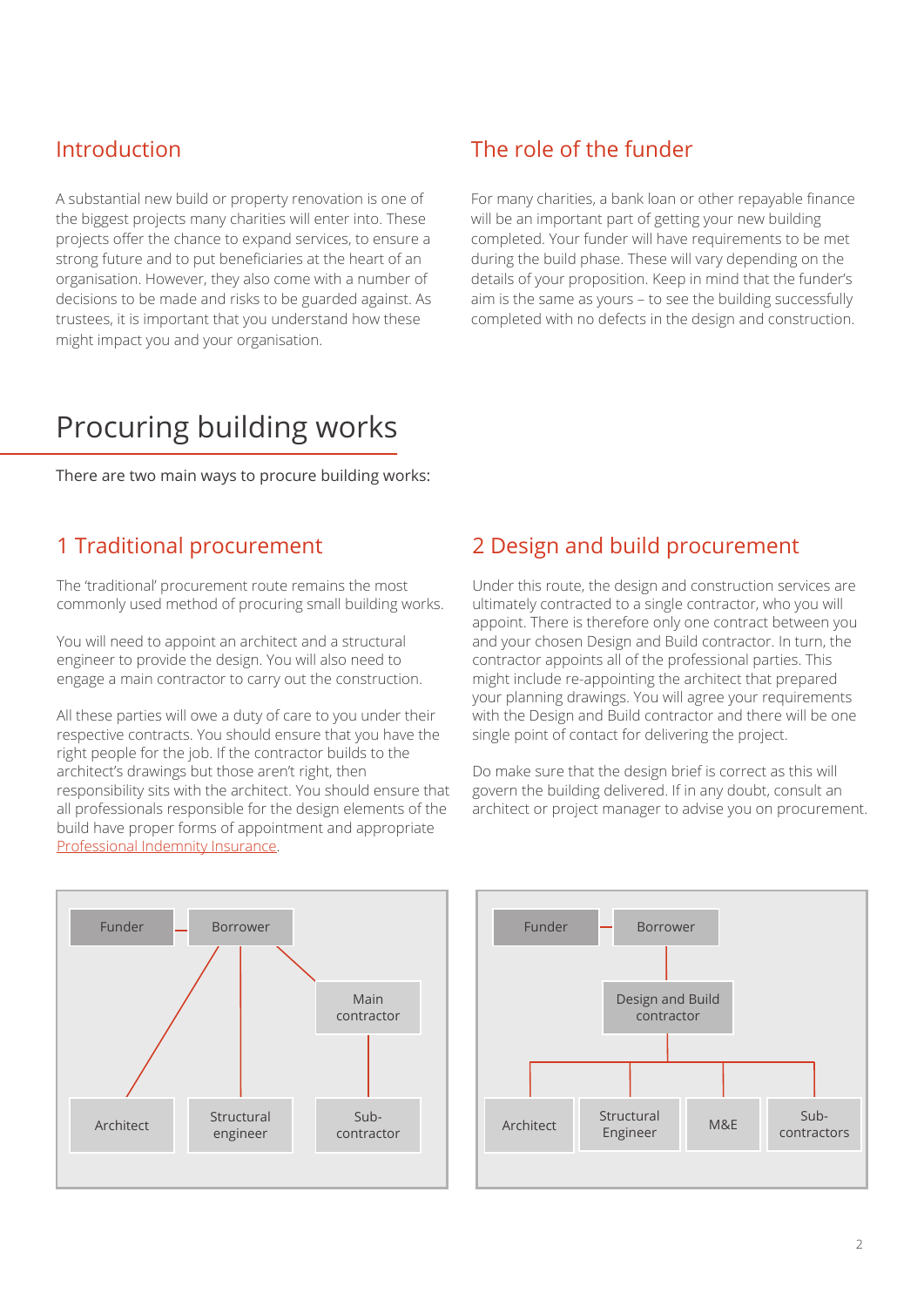## Types of build contracts

It is important that the contract between yourself and the contractor is appropriate. A number of 'off-the-shelf' versions are available including the JCT series from the Joint Contracts Tribunal, available at [www.jctltd.co.uk](http://www.jctltd.co.uk).

Different contracts are available for minor works, intermediate and major works as well as for Design and Build contracts. Discuss the choice of contract with your solicitor or project manager to make sure it is appropriate for the level of works envisaged.

You should also ensure that proper professional appointments are in place, setting out the terms of engagement of the relevant professionals in full.

The building contract and professional appointments should provide for a collateral warranty in favour of the funder.

## Collateral warranties

A collateral warranty is a contract under which a professional consultant, building contractor or sub-contractor warrants to a third party that it will comply with its professional appointment or building contract.

Defective workmanship or design could cause the parties with different interests in a construction project to incur different losses. While the party procuring the construction project is likely to have a contract with the party responsible for the defect, other affected parties may not. If an architect, contractor or other professional makes a mistake resulting in a project design or construction defect, a buyer, tenant or funder may suffer a loss. As only the person procuring the project has a contractual relationship, a buyer, tenant or funder would not be able to claim under the contract.

A funder providing finance to a development may want construction security to protect its loan. Through a collateral warranty, should anything go wrong, a funder can claim any losses directly from the party responsible for the defect.

Collateral warranties may also include ['step-in' rights](#page-3-1) which are particularly important for any funder of a development project. If the developer or borrower commits a breach of the building contract or becomes insolvent halfway through a project, the funder may want to step in. The funder adopts the role of a developer, paying any sums due to the building contractor and professional consultants and completing the project. Upon reaching build completion, the property has a value and can then be sold to pay off any debt owed by the borrower.

## Monitoring the project

It is really important that the charity has appropriate processes in place to [monitor the build process,](#page-3-2) and certify the invoices it is asked to pay. An Employer's Agent or Contract Administrator is a key figure in making sure that the contractor is delivering what is to be paid for. A Quantity Surveyor or your Architect can assess the work done in relation to invoices presented.



## Other things to consider

- **n** Is the Contract signed as a 'deed'? If not, the contractual liability of the party under that contract will only remain for six years from the date of the contract, whilst contracts executed as deeds will cover 12 years from [Practical Completion](#page-3-3).
- $\blacksquare$  Who is actually doing the work? It is important to understand whether it is a main contractor or a subsidiary that is doing the work on the project. Make sure you know who is liable for the work and with whom you have a contract and/or collateral warranty.
- What contingency costs are included? You will need to ensure that these are adequate.
- $\blacksquare$  Are there any conflicts of interest? While using firms associated with you can often feel appropriate, this can lead to conflicts of interest, which need to be properly managed. This enables you to benefit from the experience of individuals in a safe manner. The Charity Commission publishes guidance [\(CC29\)](https://www.gov.uk/government/publications/conflicts-of-interest-a-guide-for-charity-trustees-cc29) on the management of these.
- $\blacksquare$  Do the professionals involved have sufficient experience?

Funders will want to be confident in the ability of the parties involved to deliver and monitor the build and the ability of the trustees to manage the project and provide oversight.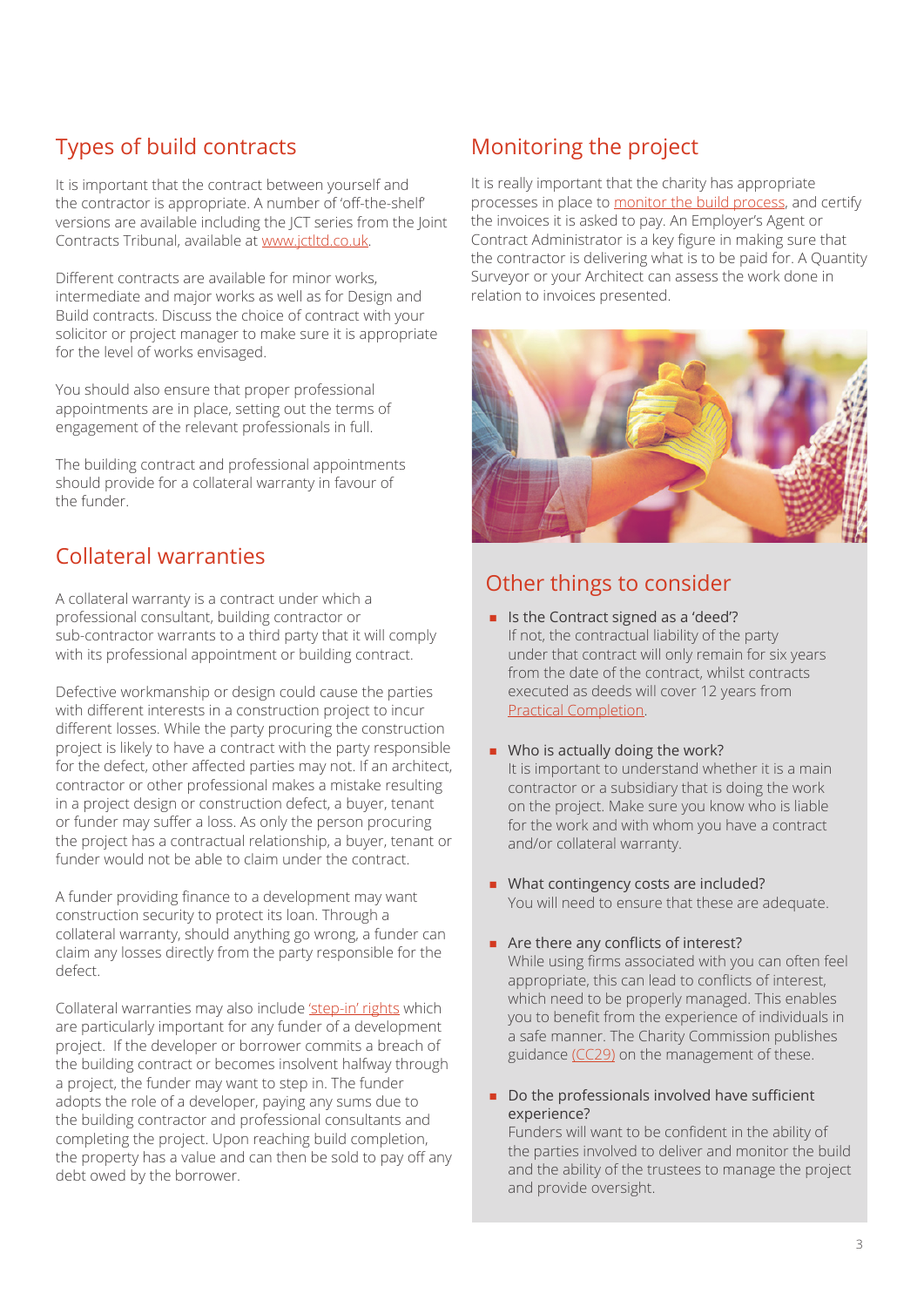# In conclusion

It is important that as well as the benefits of the new building, trustees give time to consider the risks and work to mitigate them. Trustees should talk to funders and understand the information and assurances they will ask of you.

#### Some useful terminology

<span id="page-3-2"></span>■ Bank Project Monitor or Project Monitoring Surveyor (PMS)

This is a quantity surveyor appointed to act on behalf of the funder at your cost. They will advise on the risks of acquiring an interest in development, monitoring the build and approving drawdowns of funds from the loan.

#### $\blacksquare$  Feasibility study

This is a report on the proposition by a professional valuer to establish whether a project is viable and ensure that the costs and end value are realistic.

#### <span id="page-3-1"></span> $\blacksquare$  Step-in rights

A 'step-in' clause gives the funder or beneficiary of the collateral warranty the right to take over the employer's contract to ensure that the construction team delivers the build.

#### **Exidence of spend**

Funders may provide funding in stage payments for all or a proportion of invoices submitted.

#### **Practical Completion**

<span id="page-3-3"></span>Generally, this is the point at which a building project is complete, except for minor defects which can be put right without disturbing an occupier. It is the point where an architect or contract administrator confirms that the building has achieved 'Practical Completion' under the building contract.

#### **n** Rectification / Defects Liability Period

This is the period following Practical Completion (usually 6 or 12 months) during which a contractor retains liability under the building contract for dealing with any defects which materialise throughout that period.

#### <span id="page-3-0"></span>**Professional Indemnity Insurance**

This is an insurance policy which gives protection against legal liability for damage or compensation arising out of any neglect, error or omission committed by or on behalf of the insured party. The insurer will pay out monies to cover the costs of rectifying any negligence. All parties involved in the project should have Professional Indemnity Insurance. The funder will need to see evidence of this.

Consideration will need to be given to:

- $\blacksquare$  Whether the amount of indemnity cover is sufficient;
- $\blacksquare$  Whether the indemnity amount is paid per claim or paid in respect of all claims. Ideally the insurance should be payable in respect to each and every claim and not written so as to limit recovery to a total fixed sum.

If the policy is 'aggregate', the insurer will only pay on claims up to the indemnity limit and will accumulate claims together in a policy year up to the indemnity limit. If the policy is 'any one claim', the indemnity limit will be the maximum to be paid for each claim in one policy year and there is no limit to the number of claims which can be made in any single year.